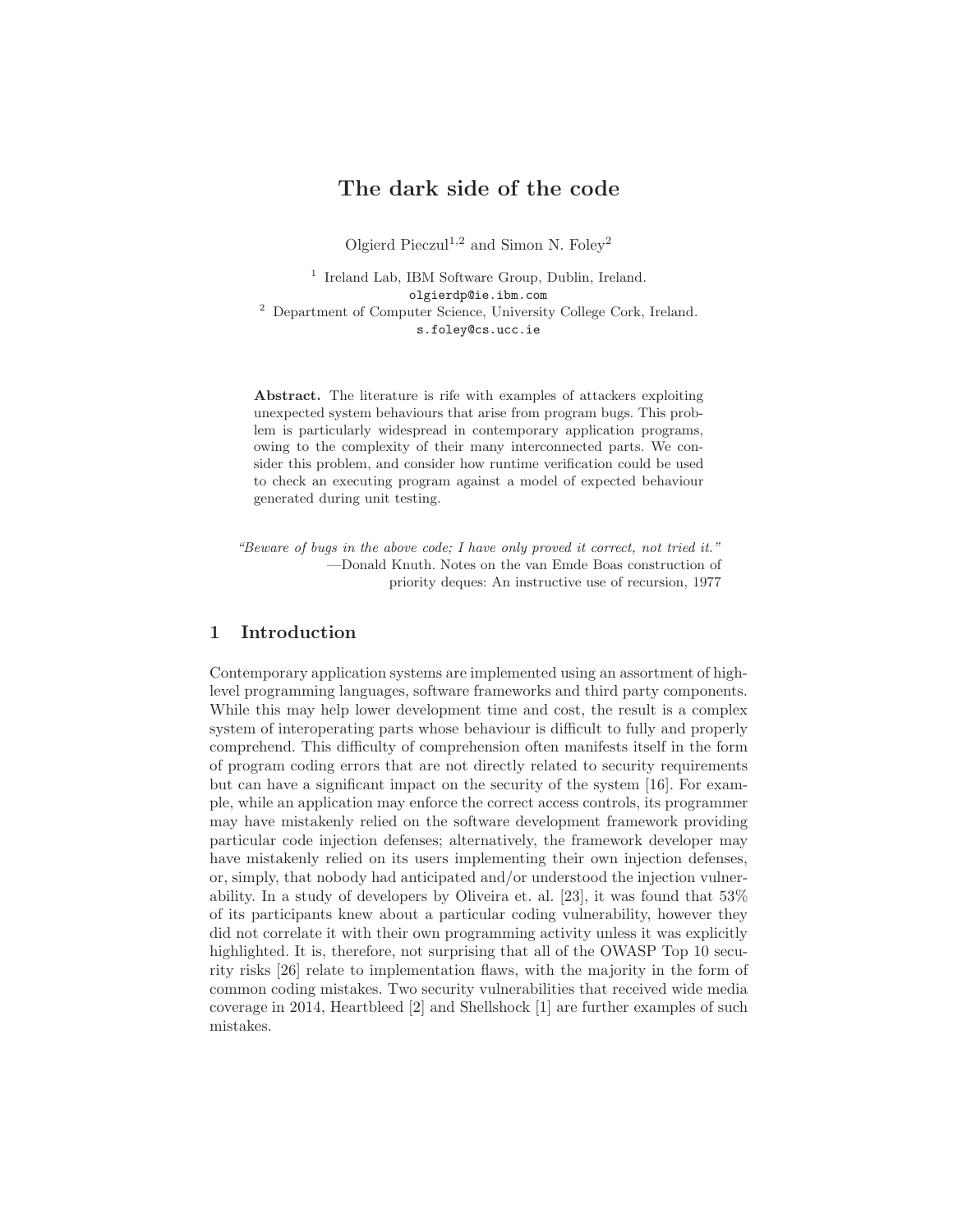Given the complexity of contemporary applications, and the manner of their development, we argue that there will always be some aspect of their behaviour (ranging from application level to low-level system calls) that a programmer may not have fully considered or comprehended. We refer to this as the dark side of the code; a security gap that can exist between the expected behaviour and the actual behaviour of the code. Improper or incomplete comprehension means that security controls may not have been considered for the security gap and, as a consequence, the unexpected behaviour arising from the code may give rise to a security vulnerability. One might argue that encapsulation and programming by contract [21] could eliminate these security gaps; or, that one might attempt to model all unexpected behaviours in the security gap in terms of a Dolev-Yao style attacker [13, 30] and verify that the application code is in turn robust to failure against this attacker. However, these approaches still require a full and proper comprehension of system components and their interoperation (in terms of formal specification) which, in itself, can have security gaps, regardless of the challenge of scaling these techniques to contemporary application systems.

In this paper we explore the dark side of the code and show how security gaps can emerge in applications. We argue that the security gap can be reduced by using anomaly detection style techniques to monitor the expected behaviour, against the actual behaviour, of individual applications and components. Our preliminary experimental results suggest that this approach can be used to identify a variety of security vulnerabilities that arise from programming error.

## 2 Contemporary application development

Current software frameworks enable developers to focus on the high-level functionality of the application by hiding low-level detail. System infrastructure detail such as DBMS, local file systems and memory is encapsulated as object storage; network connectivity is abstracted in terms of remote resource access, and user interaction and presentation is supported via a range of standard interfaces. In this paper we use a running example to explore the coding of a contemporary application. Despite being simple, the example is sufficient to illustrate some of the challenges in using these frameworks and to identify some of the unexpected vulnerabilities in the security gap.

Consider a web application that provides an online facility for users to manage and organize website bookmarks that is synchronised across different user devices. The application provides a web interface and REST API, supporting website snapshot images and metadata, browsing, searching and tracking bookmark use. The application can be built with little effort using contemporary tools, frameworks and libraries. For example, Listing 1 provides the code implementing bookmark creation request. The application is hosted on a web application server that handles network connection along with HTTP request. We assume that the application uses a web MVC framework to parse request parameters address and bookmark title and calls addBookmark. The framework is also responsible for exception interception, error rendering and providing re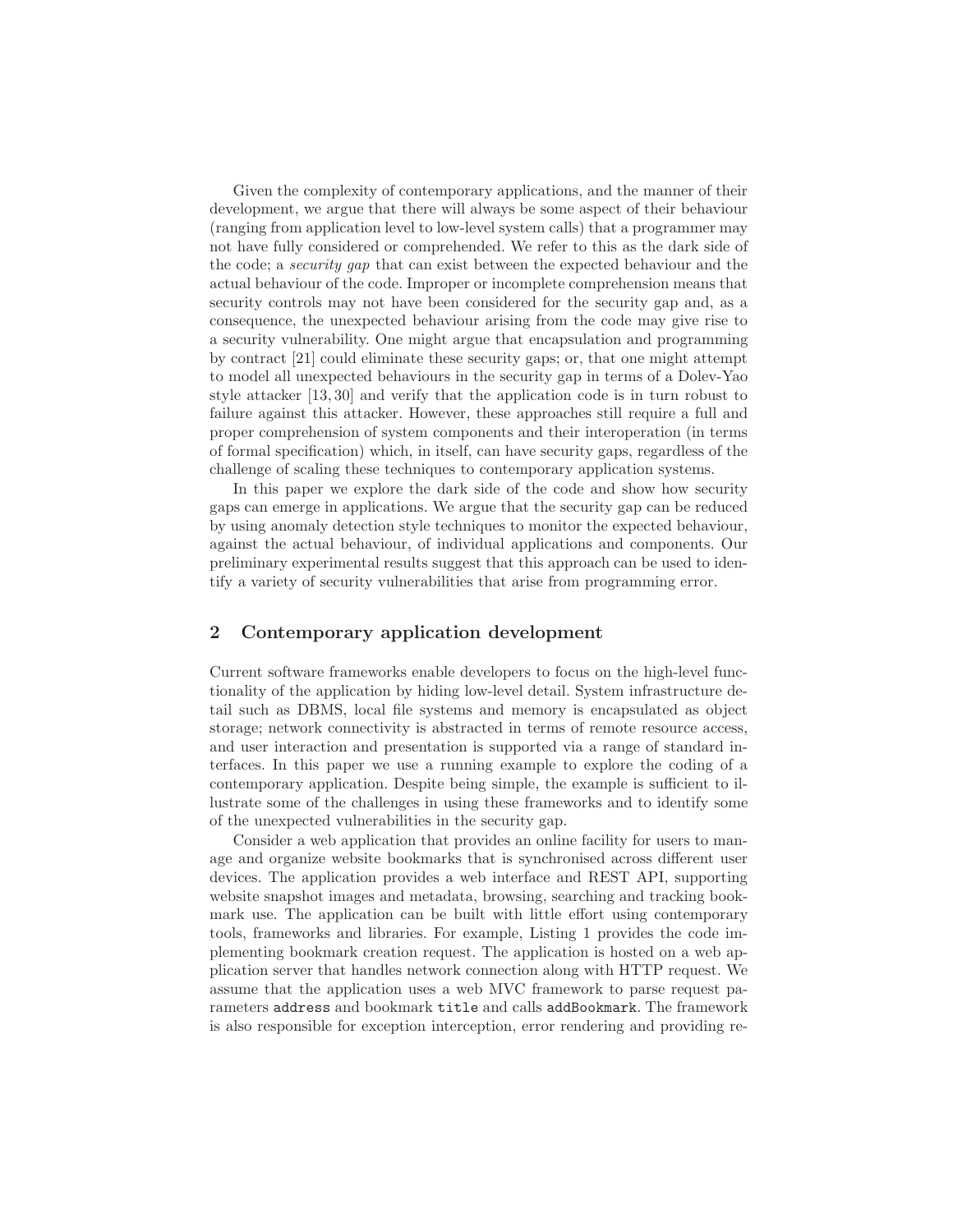sponses to the client. Inside the method  $addBookmark$ , a utility library ( $\vert 4 \vert$ ) is

```
1 void addBookmark ( String address , String title) throws
      Exception {
2 Image small = WebUtils . snapshot ( address , 160 , 120) ;
3 Image large = WebUtils . snapshot ( address , 1200 , 800) ;
4 Bookmark b = new Bookmark (address , title , small ,
          large);
5 DataStore.save(b);
6 }
```
Fig. 1. Web application - bookmark creation

used to render website snapshot images (lines 2–3) and a persistence framework (such as Hibernate [3]) to save the bookmark in a relational database (line 5).

While the high-level application code is clear and easy to follow, the program abstractions that are used mean that the typical programmer will not overly concern themselves with the specifics of the low-level behaviour of the underlying framework infrastructure. For example, at Line 5 the application uses the persistence framework to save a bookmark. The developer expects that the framework will make a connection to a database (or reuse an existing one), formulate an SQL statement from the bookmark object fields and execute it. Similarly, creation of website snapshot images (lines 2–3) is handled using a single call to an external library. The documentation, such as javadoc provided with the WebUtils.snapshot() source code in Listing 2, provides limited information about the method behaviour. ¿From this, the developer can learn that it accesses the website specified by the URL, renders it and returns an image of specified dimensions. The programmer can expect that the library will verify the correctness of the provided address (as an exception is thrown for an "incorrect URL"), and that it will check for "communication problems" while the website is being accessed.

Studying the source code of WebUtils.snapshot() method in Listing 2, we can see that the library, used by the application, is also implemented at a similarly high level of abstraction. All of the logic related to accessing the remote website in order to create the snapshot is covered by lines 13–15 using the Java Platform API URL and URLConnection classes. Looking at the first lines of its documentation [24], the developer learns that a "Class URL represents a Uniform Resource Locator, a pointer to a "resource" on the World Wide Web". The documentation informs its reader that in the case of a malformed URL, the constructor will throw an exception, which they decide to forward to the consumer to handle. Furthermore, the documentation [25] specifies that URL.openConnection() method returns "a connection to the remote object referred to by the URL". And that URLConnection.getInputStream() "returns an input stream that reads from this open connection". The documentation also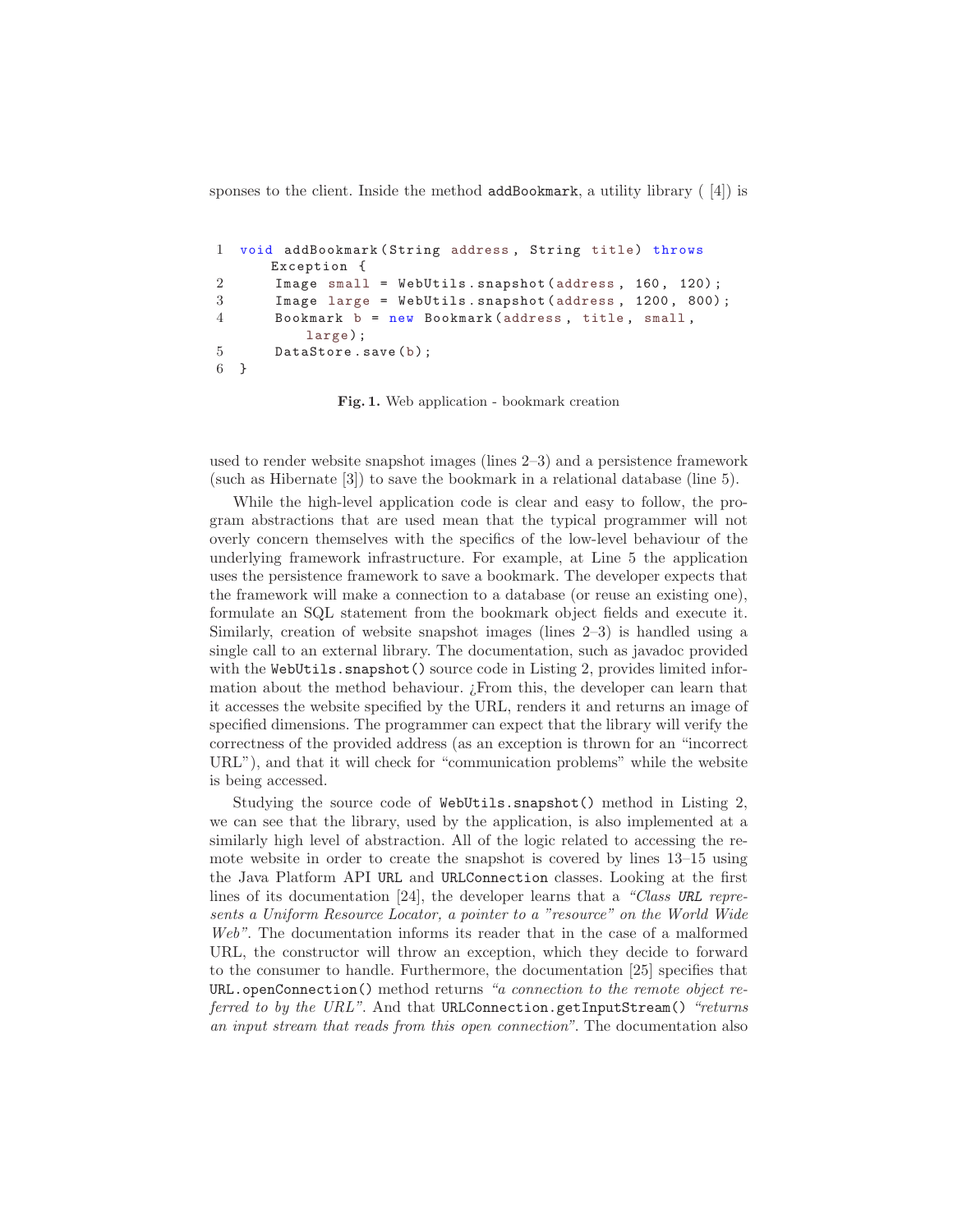```
1 / **2 * Create an image snapshot for a website
3 * @see # render ( InputStream )
\overline{4}5 * @param website URL address of the website
6 * @param w image width
7 * @param h image height
8 * @return Image containing website snapshot
9 * @throws IOException communication problem
10 * @throws MalformedURLException incorrect URL
11 */
12 static public Image snapshot ( String website , int w, int
      h) throws IOException , MalformedURLException {
13 URL url = new URL (website);
14 URLConnection connection = url. openConnection () ;
15 InputStream input = connection . getInputStream () ;
16 Image image = render (input, w, h);
17 return image;
18 }
```
Fig. 2. Library method

states that a SocketTimeoutException is thrown "if the read timeout expires before data is available for read".

### 3 Securing what is understood

The convenience of using abstractions and their ability to handle security threats relieves the developer from having to consider much of the low-level details. For example, because object persistence frameworks do not require construction of SQL queries, the programmer need not consider sanitizing user input with respect to the SQL language. Similarly, letting the MVC framework provide the Web presentation layer can reduce programmer concerns about application output interfering with the output context, such as HTML, XML and JSON. This does not excuse the programmer from considering security issues entirely, rather the emphasis is on the security controls that are relevant to the application code.

Regardless of the effectiveness of the programming abstractions, it is reasonable to expect that the developer does understand some of the underlying system operation in order to identify possible threats and to counter them with adequate security controls. For example, although not directly referenced in the application code, it may be anticipated that the application will communicate over HTTP with the remote website in order to create a snapshot. Thus, the application should be permitted to make HTTP connections that are, to some degree, controlled by application users through the URLs they enter, and this may be a security threat. In this case, the application could be used to access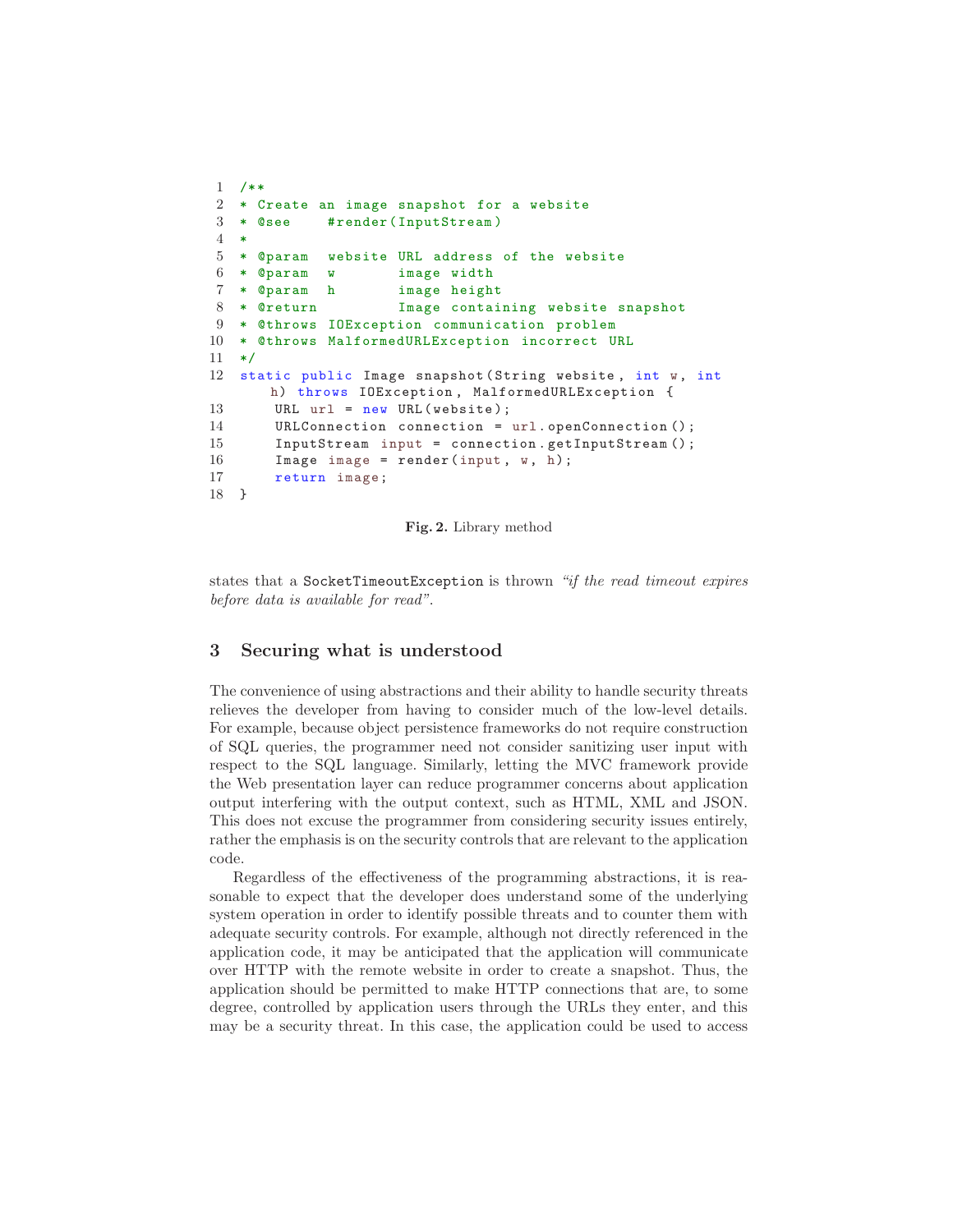systems—in the local network where it is hosted—that are not normally accessible from the Internet. A malicious user may, by adding a bookmark to the URL in the local network, such as  $http://10.0.0.1/router/admin, attempt to ac$ cess systems that he should not have access to. In order to address this threat, the developer can code a security control in the application that verifies that the URL's host does not point to a local IP address, before calling the library to create a snapshot. For example, the addBookmark() method can begin with:

```
// [...]
InetAddress addr =
    InetAddress . getByName (url. getHost () ));
if ( addr . isSiteLocalAddress () )
    throw new SecurityException () ;
// [...]
```
## 4 The security gap

To a casual reader, the bookmark application (or even the WebUtils library) code does not openly perform TCP/IP operations. The above threat was identified based on the programmer's expectation of low-level application behaviour. Correlating high level application behaviour (accessing URLs) with the threat (user-controlled network traffic) is a human task and, as such, is prone to human error. Failure to implement adequate security controls may not necessarily mean that the developers are unaware of the threat or neglect security. As observed previously, despite understanding a security vulnerability, a developer may unwittingly write code containing the vulnerability [23]. The cognitive effort that is required to anticipate security problems is much greater if the details are abstracted.

Consider again the bookmark application extended with the security control to prevent local URL access. Despite appearances, an attacker can bypass this check as follows. We first note that the HTTP protocol [12] allows a server to redirect the client to another URL in order to fulfill the request through a defined status code (such as 302) and a header.

- An attacker sets up a website that redirects to the local target machine and adds a bookmark to that website.
- The attacker's website (public) URL will be accepted as not local and action WebUtils.snapshot() is called.
- The Java library will access the website and in url.openConnection() in the implementation of snapshot effectively follow the URL, effectively connecting to a local address.

In order to prevent this attack it is necessary for the programmer to modify the utility library to explicitly handle redirects and verify the IP address each time, before accessing the URL. This approach, however, may suffer a TOCT-TOU vulnerability. In this case, there is a time gap between the verification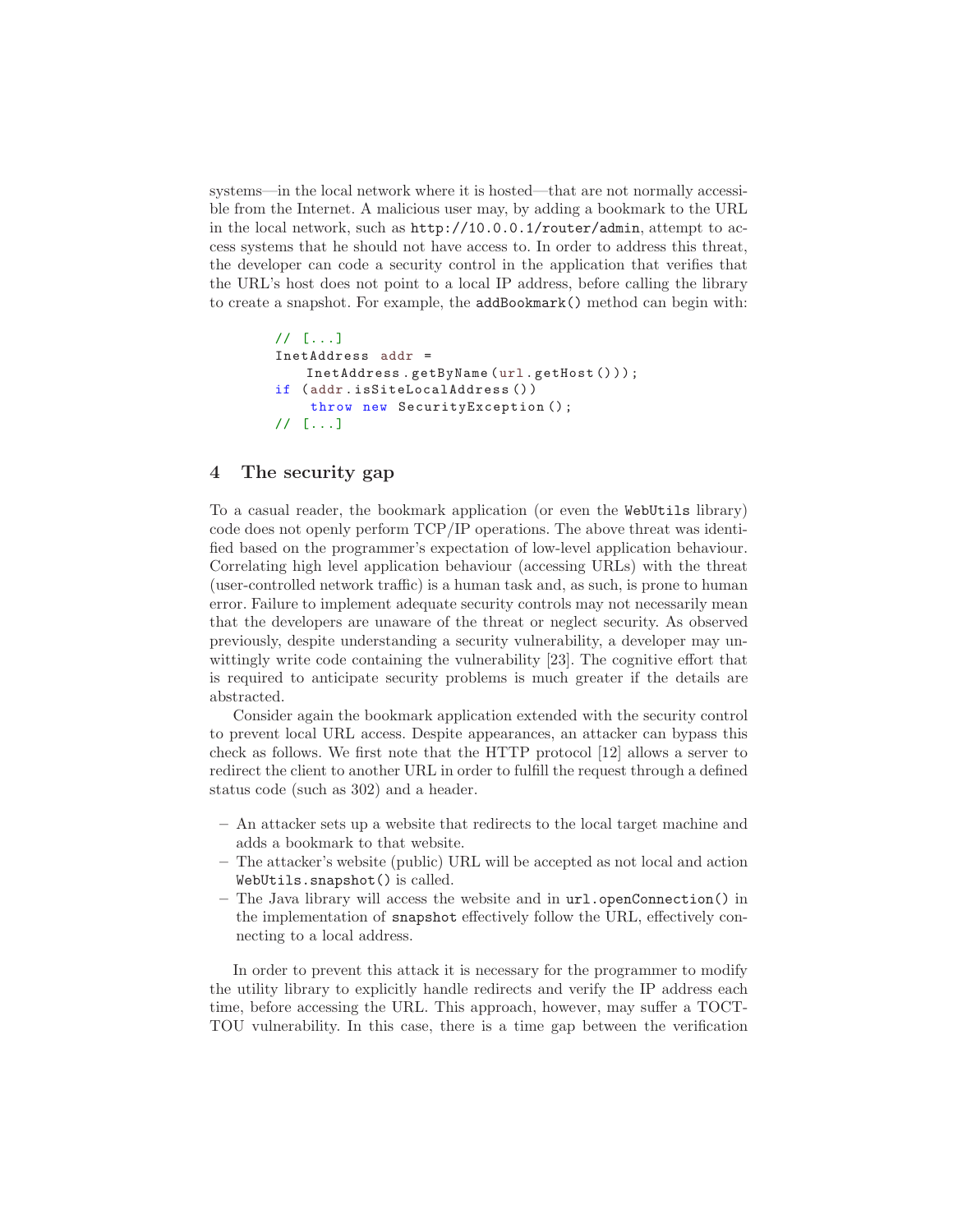of the IP address and the HTTP connection to the corresponding URL. Within that time gap, the mapping between host name and IP address may be modified. While past responses will typically be cached by the resolver, the attacker may prevent the caching by creating a record with lowest possible Time To Live value supported by Domain Name System [22], that is, 1 second. This is a variant of a DNS Rebinding attack [17].

Perhaps, and rather than trying to implement the network-related security controls in the application, a better strategy is to consider this a matter for system network configuration. In this case, it should be the systems and network administrators, not the developers, who need to handle the problem by implementing adequate firewall rules. While transferring administrative burdens to the consumer is a common practice [11], it also pushes the abstraction further and may make the threat equally difficult to identify.

Regardless of how this network protection is implemented, the web application still contains an even more serious and unexpected vulnerability. It allows application clients to access custom files from the web server's file system. The root cause is the fact that RFC3986 [9] specifies that a Uniform Resource Identifier can be file:, in addition to http: and https:. In this case,

- an application client, may create a bookmark for the address URL such as file:///etc/passwd and,
- the application generates an image representing file contents.

This behaviour may not have been anticipated by the application developer who, upon reading the documentation, understood that WebUtils.snapshot() should be called with a "website address" and which throws an exception if that address is "incorrect". Similarly, the library developer might have been misled by the Java URL/URLConnection documentation and method names referring to "connections" and "sockets" and did not expect that their code could be used to access regular files. While, the URL class javadoc [24] includes a reference to file: URL scheme, it appears only once, in one of the constructors' documentation. Other platforms include similar, often misleading, features. For example the function file get contents in PHP, despite its name, allows accessing remote resources if the URL is provided as a file name [27].

To avoid this vulnerability, the developer must implement specific code that checks whether the URL specifies a website address. However, other URL-related problems may emerge. For example, in another part of the application, it may be required to verify whether a URL matches a list of accepted URLs. The Java equals() method can be used (explicitly or implicitly via the List.contains() method) as a standard way to test object equality. Using this method is convenient when comparing URL objects, as it respects that a host name and protocol are case insensitive and some port numbers are optional. For example, http://example.com/, http://example.com:80/ and HTTP://EXAMPLE.COM/ are equal URLs despite their different string representation. What may not be anticipated by the programmer, is that when comparing two URL objects, the method resolves their host names and considers them equal if they point to the same IP address. In this case http://example.com/ is considered equal to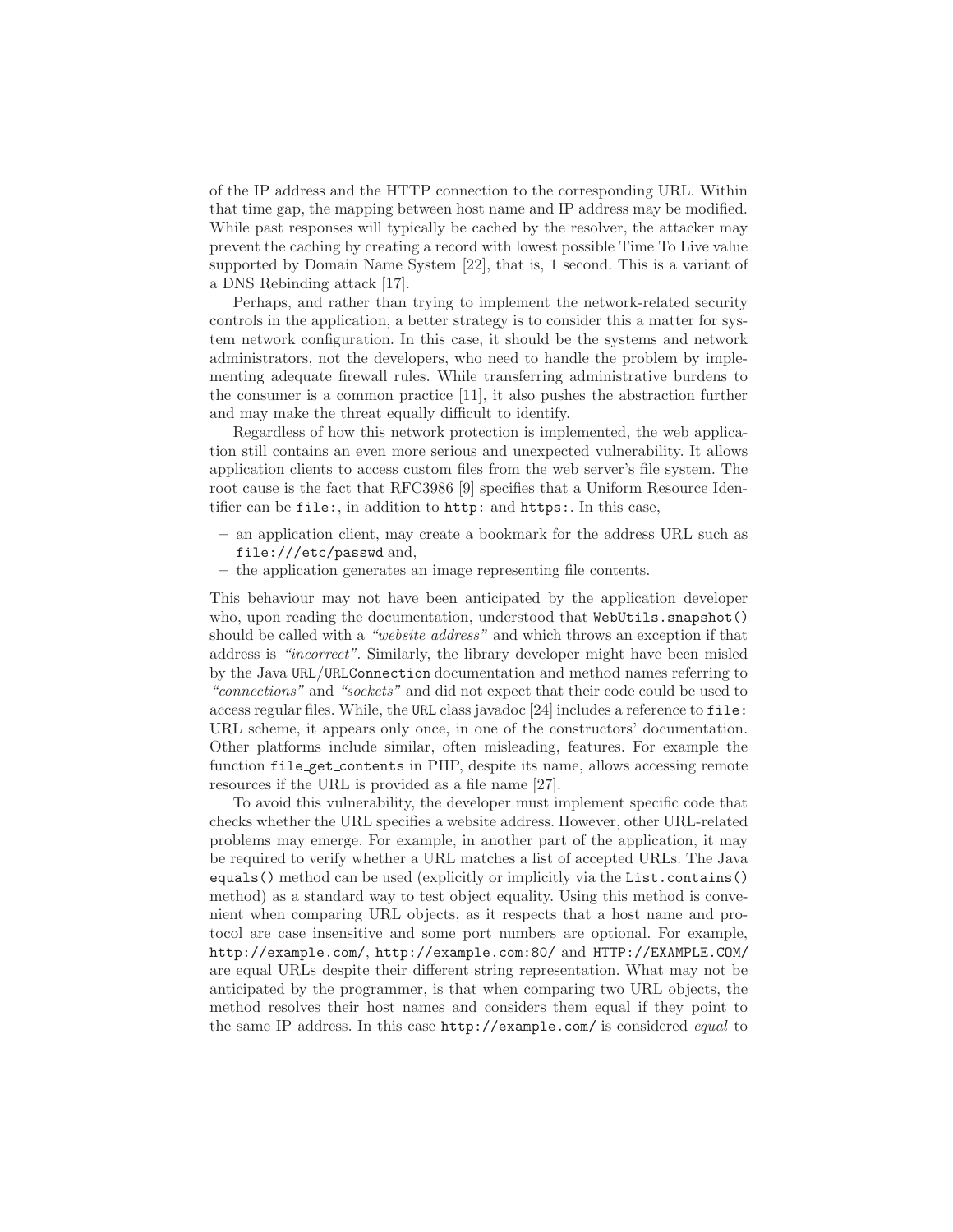http://attacker.com/, provided that the attacker has targeted their host to example.com's IP address. This unexpected behaviour may lead to security vulnerabilities if URLs are for used for white/black listing, or to ensure the Same Origin Policy [8]. While the behaviour of URL.equals() is documented and the corresponding security issues are considered [10], a developer may not consider checking that part of documentation to be necessary, especially if the code may not explicitly invoke the method.

This example demonstrates how programming oversights, in what seemed to be trivial, high-level application code, can result in series of security issues whose identification and prevention requires an in-depth understanding of low-level libraries and a number of network protocols. In today's systems of interoperating components, the security gap between the expected behaviour and the actual behaviour is unavoidable. Pushing the responsibility to understand everything onto developers is expecting them to be omniscient, is not realistic, and is in effect, security theatre.

#### 5 Verifying expectation

An application system program has a security gap when a developer's misunderstanding means that an attacker can exploit the difference between its expected behaviour versus its actual behaviour and, for which security controls do not exist. In this section we outline our ongoing investigation on how the gap can be reduced by checking the runtime behaviour of the component against a predefined model of its expected behaviour. Runtime verification [7] is the process of observing system execution and validating that specified properties are upheld, or that the execution is consistent with a testing oracle. For example, a predicate stating that each acquire has a matching release in a (re-entrant) Lock class [19]. However, based on our earlier observations, we argue that a typical developer would still be unable to capture all properties about expected behaviour; a security gap remains. The challenge is to construct a model of expected behaviour that helps to reduce the security gap.

We use data mining techniques to infer patterns of expected behaviour from execution traces that are generated during the testing phase of the development lifecycle. Such system trace mining techniques have been used elsewhere to infer acceptable behaviour/policies for anomaly detection [14,28] process mining [5,6], security policy mining [15, 20] and fault detection [18]. Expected behaviour is not exactly the same as the normal behaviour upon which anomaly detection is typically based. Normal behaviour is system-specific, and relates to system configuration, infrastructure, usage patterns and so forth. Typically, it is established for a particular instance of the system based on monitoring its operation under normal circumstances. The expected behaviour corresponds to the anticipated behaviour of the system under all expected circumstances. It represents all of the activity that the system is capable of performing. Some activity may be expected, recognized as possible in the system in general, but not considered normal in a particular system instance.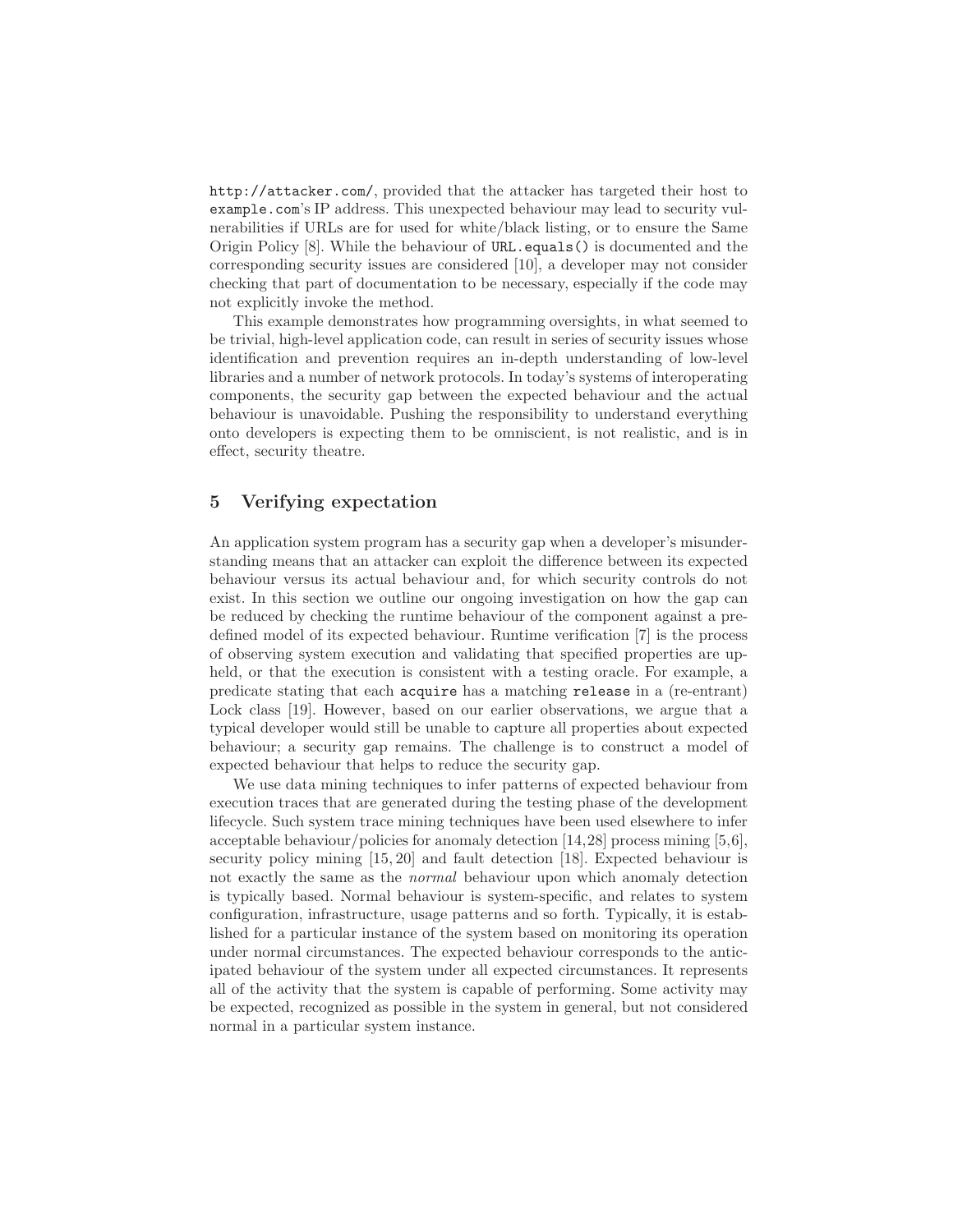An approach for inferring behavioural models from system logs was proposed in the seminal work of Forrest at al. [14]. System behaviour is modeled in terms of a set of n-grams of system call operations present in the system log. As the system executes, its operations are compared against this model of 'normal' and, if the sequence does not match known n-grams, it may be considered anomalous. This approach is limited to identifying short-range correlations between operations in traces and can miss interesting behaviours by not considering transactional behaviour [29]. In our work we use use the richer behavioural norms [28, 29] which can identify repeating patterns of parameterized behaviour from the system trace.

Intuitively, behavioural norms are sequences of parametrized actions. For example, one of the norms that represent the actions that result from accessing an http: URL is the following sequence of method invocations:

```
net . url (" get " ," http ",$1 , $2 );
socket.connect($1,$3);
socket.resolve($1);
socket . connect ($4 , $3 );
socket . read () ;
...;
socket . close ()
```
The norm represents a repeating pattern of behaviour discovered in a system trace. It is not generated by static analysis of the code. Action parameter attributes are identified as static values (such as "get") or free variables (such as \$1) that can be bound to some value when matching an instance of the norm against runtime behaviour. In mining a system trace, our analysis algorithm [28] has proven quite effective in identifying the action attributes that remain static versus those that can change, and how they correlate, each time the norm is matched. For example, the norm above is the outcome of a get on an http: URL to some host \$1, resulting in a socket connect and resolve on involving the same host and subsequent connect on a resolved IP address \$1.

We carried out a preliminary evaluation of the use of behavioural norms as a means of identifying coding errors in the security gap. A set of conventional unit tests were run against the WebUtils library, testing both positive and negative cases. For example, the website image snapshot was tested with a number of URLs and expected error conditions, such as incorrect URL, unresolvable host, interrupted connection, and so forth. Note that none of the tests attempted to open file: URLs, as such behaviour was not expected as possible. The Java build process for the library was extended to capture a trace during test execution. This trace is a sequence of the low-level actions that result from testing WebUtils, and contain not just those actions from the snapshot library, but also all others, such URL methods, etc. This trace of all method invocations was analyzed for behavioural norms and the resulting model of expected behaviour was included in the library manifest. A Java aspect was used to provide runtime verification using the Java security manager. Note that neither generating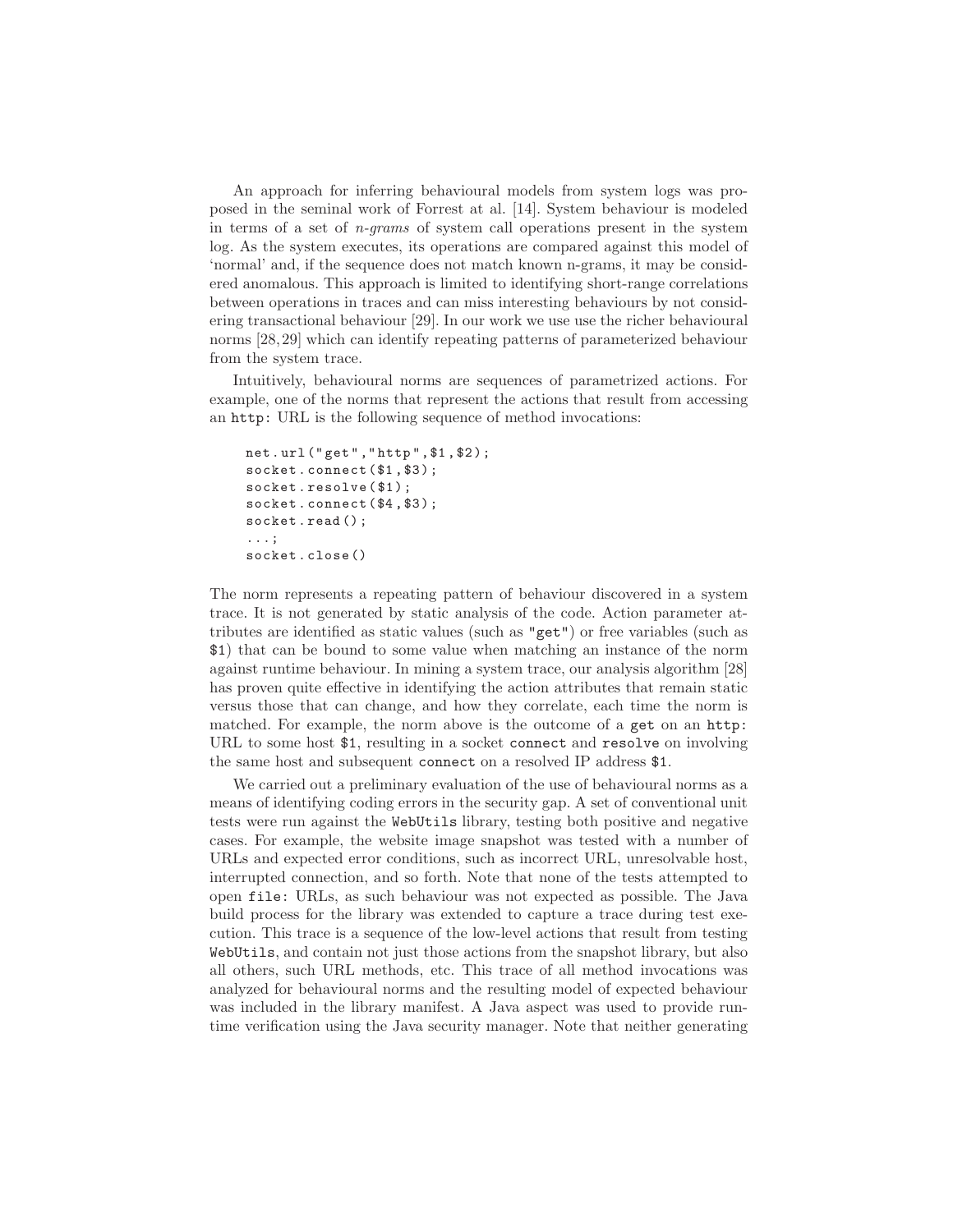the behavioural model nor its runtime verification requires any change to the original library code and is applicable to any Java component.

The web application was redeployed with its new library and tested. While the original positive and negative test cases were still effective (testing expected behaviour, such as creating images from websites) we found that the unexpected behaviour, such as creating images using local files, was no longer possible. In this case, the behavioural norm model permitted snapshot transactions that involved http: URLs, but identified a snapshot transaction using file: URLs as anomalous. Note that the generated model does not prevent the application from carrying out all file: URL operations, just those that occur within a snapshot transaction. In practice, other parts of the bookmark web application may be expected to access files, and general file accessing behaviour is part of the expected behaviour of the application as a whole.

We are currently investigating how this approach can identify other coding errors that lead to security vulnerabilities. In preliminary experiments, we have observed that a number of typical programming errors, including Insecure Direct Object Reference, TOCTTOU, access control flaws and broken authentication manifest themselves through distinguishably different low-level behaviour and, as such, could be detected using that technique.

#### 6 Conclusion

Given the complexity of contemporary applications, we argue that there will always be a security gap between the code's actual behaviour and the behaviour expected by the programmer. The cognitive overload on the programmer increases with the level of the programming abstractions used and increases the likelihood of errors that lead to security vulnerabilities. We propose taking a runtime verification style approach to check an executing program against a model of expected behaviour that is generated during unit testing. While our initial experiments provide some evidence that this approach has potential, we note that its effectiveness depends greatly on the completeness of the unit testing at exercising expected behaviour.

Acknowledgement. This work was supported, in part, by Science Foundation Ireland under grant SFI/12/RC/2289 and the Irish Centre for Cloud Computing and Commerce, an Irish national Technology Centre funded by Enterprise Ireland and the Irish Industrial Development Authority.

#### References

- 1. Bash code injection vulnerability via specially crafted environment variables, https://access.redhat.com/articles/1200223
- 2. The heartbleed bug, http://heartbleed.com/
- 3. Hibernate, http://hibernate.org
- 4. The Spring framework. https://spring.io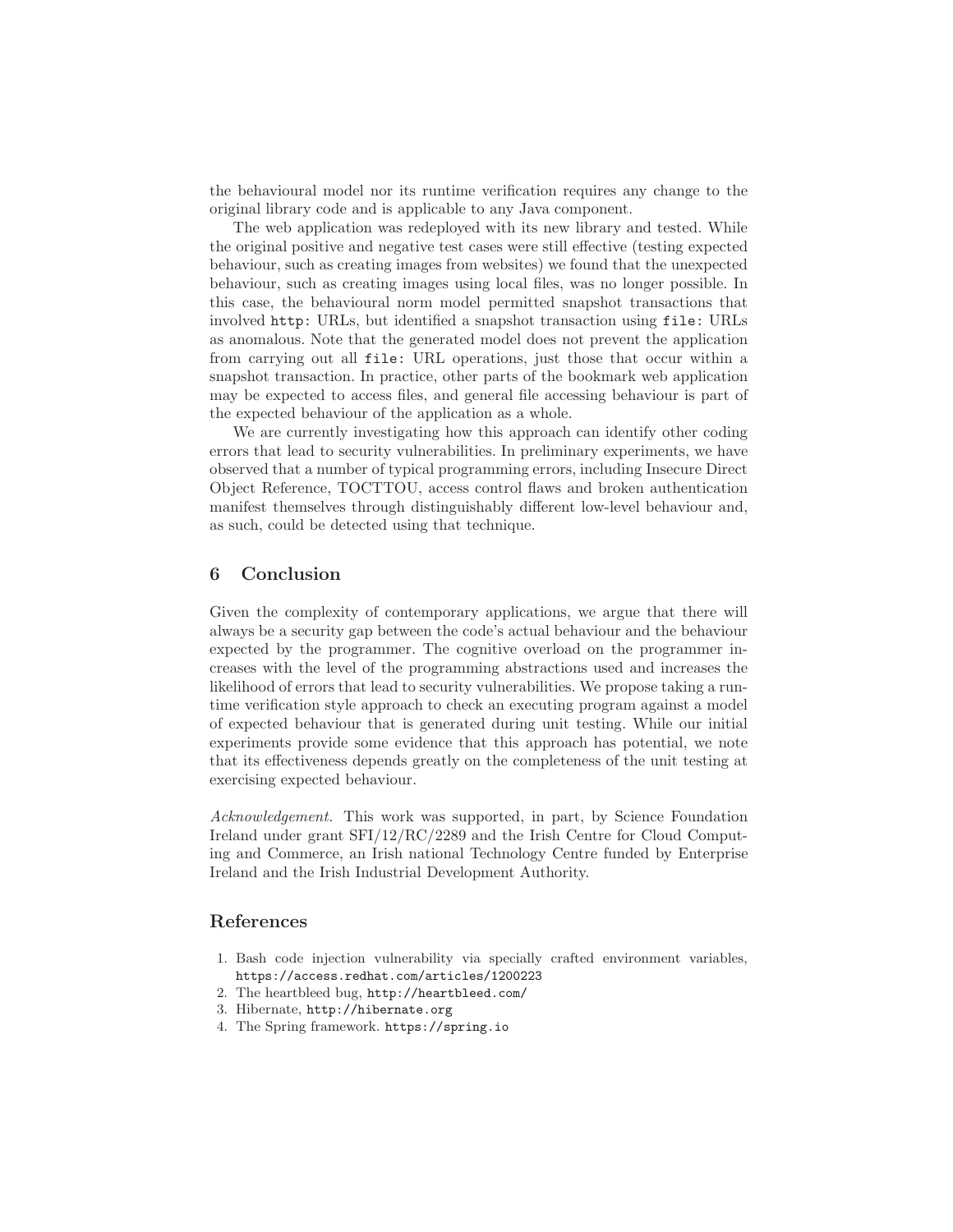- 5. Accorsi, R., Stocker, T.: Automated privacy audits based on pruning of log data. In: EDOCW. pp. 175–182 (2008)
- 6. Agrawal, R., Gunopulos, D., Leymann, F.: Mining process models from workflow logs. In: Proceedings of the 6th International Conference on Extending Database Technology: Advances in Database Technology. pp. 469–483. EDBT '98, Springer-Verlag (1998), http://dl.acm.org/citation.cfm?id=645338.650397
- 7. Barringer, H., Goldberg, A., Havelund, K., Sen, K.: Rule-based runtime verification. In: Verification, Model Checking, and Abstract Interpretation. pp. 44–57. Springer (2004)
- 8. Barth, A.: The Web Origin Concept. Request For Comments 6454, Internet Engineering Task Force (Dec 2011), http://www.ietf.org/rfc/rfc6454.txt
- 9. Berners-Lee, T., Fielding, R., Masinter, L.: Uniform Resource Identifier (URI): Generic Syntax. Request for Comments 3986, Internet Engineering Task Force (Jan 2005), http://www.ietf.org/rfc/rfc3986.txt
- 10. Carnegie Mellon University: CERT Secure Coding Standards VOID 2 MET21- J. Do not invoke equals() or hashCode() on URLs, https://www.securecoding. cert.org/confluence/x/5wHEAw
- 11. Davis, D.: Compliance defects in public-key cryptography. In: Proceedings of the 6th Conference on USENIX Security Symposium, Focusing on Applications of Cryptography - Volume 6. pp. 17–17. SSYM'96, USENIX Association, Berkeley, CA, USA (1996), http://dl.acm.org/citation.cfm?id=1267569.1267586
- 12. Fielding, R., Gettys, J., Mogul, J., Frystyk, H., Masinter, L., Leach, P., Berners-Lee, T.: Hypertext Transfer Protocol – HTTP/1.1. Request For Comments 2616, Internet Engineering Task Force (Jun 1999), http://www.ietf.org/rfc/rfc2616. txt
- 13. Foley, S.: A non-functional approach to system integrity. IEEE Journal on Selected Areas in Communications 21(1) (Jan 2003)
- 14. Forrest, S., Hofmeyr, S., Somayaji, A., Longstaff, T.: A sense of self for unix processes. In: IEEE Symposium on Security and Privacy. pp. 120–128 (1996)
- 15. Frank, M., Buhmann, J., Basin, D.: On the definition of role mining. In: Proceedings of the 15th ACM Symposium on Access Control Models and Technologies. pp. 35–44. SACMAT '10, ACM, New York, NY, USA (2010), http: //doi.acm.org/10.1145/1809842.1809851
- 16. Gollmann, D.: Software security the dangers of abstraction. In: The Future of Identity in the Information Society, IFIP Advances in Information and Communication Technology, vol. 298, pp. 1–12. Springer Berlin Heidelberg (2009), http://dx.doi.org/10.1007/978-3-642-03315-5\_1
- 17. Jackson, C., Barth, A., Bortz, A., Shao, W., Boneh, D.: Protecting browsers from DNS rebinding attacks. In: In Proceedings of ACM CCS 07 (2007), http: ///crypto.stanford.edu/dns/dns-rebinding.pdf
- 18. Jiang, G., Chen, H., Ungureanu, C., Yoshihira, K.: Multi-resolution abnormal trace detection using varied-length n-grams and automata. In: Autonomic Computing, 2005. ICAC 2005. Proceedings. Second International Conference on. pp. 111–122 (June 2005)
- 19. Jin, D., Meredith, P.O., Lee, C., Roşu, G.: Javamop: Efficient parametric runtime monitoring framework. In: Proceedings of the 34th International Conference on Software Engineering. pp. 1427–1430. ICSE '12, IEEE Press, Piscataway, NJ, USA (2012), http://dl.acm.org/citation.cfm?id=2337223.2337436
- 20. Kuhlmann, M., Shohat, D., Schimpf, G.: Role mining revealing business roles for security administration using data mining technology. In: Proceedings of the